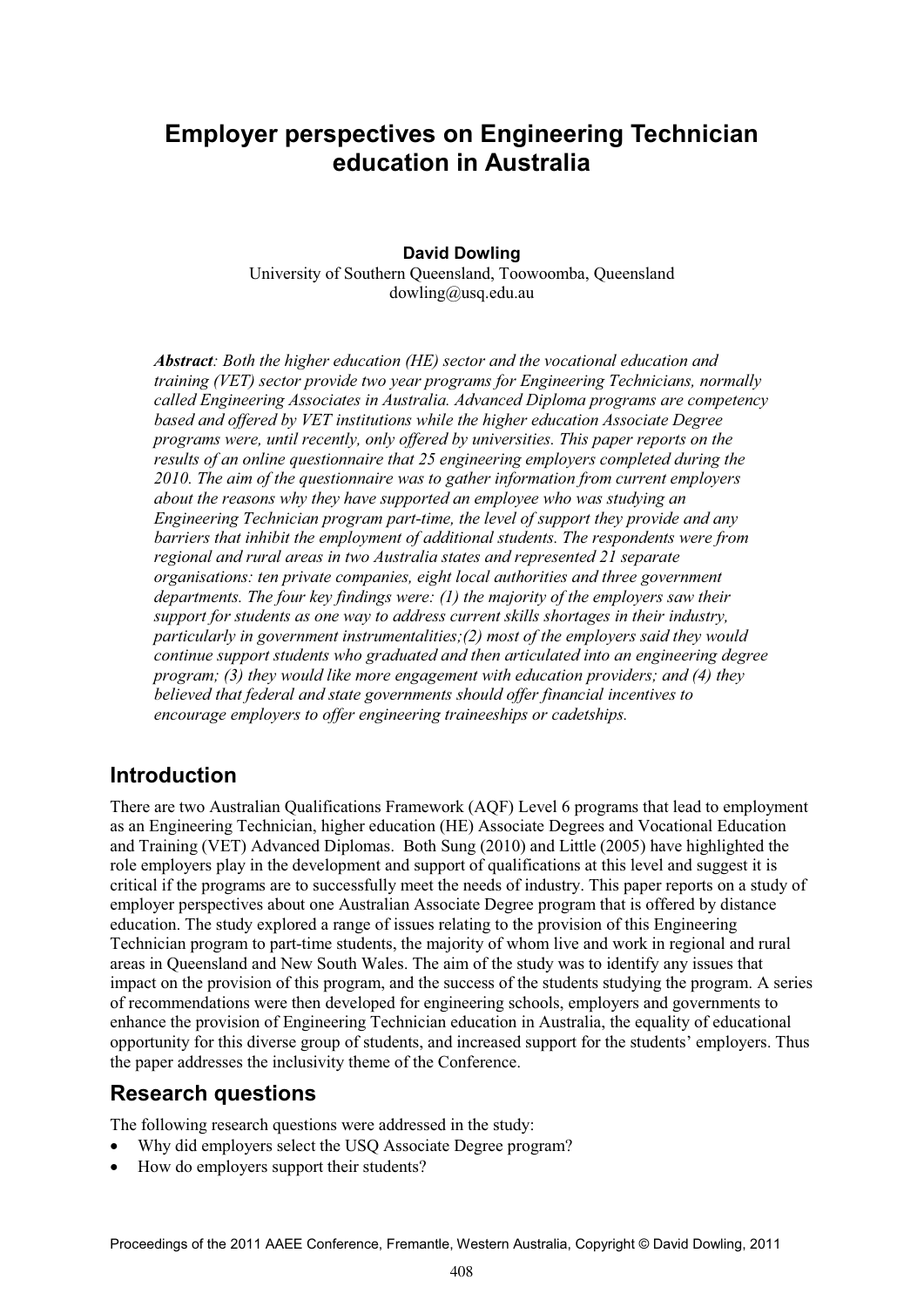- Does the structure and content of the USQ program meet their needs?
- What relationship would employers like to have with VET and HE providers?
- $\bullet$ What plans do the employers have for the students when they graduate?
- What barriers inhibit the employment of additional students?

### **Literature review**

Kaspura (2011) reports that while the overall growth in employment in Australia was 20% over the last decade, the demand for members of the engineering team rose by 52%. Because the number of engineering degree graduates produced each year by Australian universities has remained static over the same period (Godfrey  $&$  King, 2011), the demand - supply gap has been growing and contributing to the skills shortages that have been evident since 2005. By way of contrast, the graduation rates for the programs that lead to employment in the Engineering Technician category rose by 25% from 2001 – 2008, although they have since declined, adding to the unmet demand (ANET, 2011).

Dowling (2010) reported that during the period 2005-2008 there was a growth of more than 280% in commencing student enrolments in the distance education offer of the University of Southern Queensland's Associate Degree in Engineering program. This growth was attributed to an increase in the offer of cadetships/traineeships by employers, where the students work full-time and study parttime. An example of this workforce strategy is provided by ActewAGL human resources director Tania Hutchinson who reported that the utility company is concentrating on "*growing our own skilled workforce*" by offering apprenticeships, cadetships, traineeships and a graduate development program to overcome skills shortages (O'Keefe, 2011, p. 1 Weekend Professional).

A similar trend has been reported in the US where the level of internships and co-operative programs is higher for Associate Degrees and two-year college Credentials than for other higher education awards (CERI, 2011a). Although the current demand for engineering graduates is weak in the US (CERI, 2011b), internships and cooperative programs are still seen as important for the successful transition of graduates from these programs into the workplace (CERI, 2011a). The role of employers is highlighted by one of the outcomes of a Gates Foundation funded project: '*An essential component of any earn and learn program is the necessity for the alignment between the three parties: educators; learners; and employers*' (CERI, 2011a, p. 14).

In 2000 the UK government supported the introduction of foundation degrees which were focussed on meeting industry needs for a work-related intermediate degree that provided both technical and professional skills. The aim was to address skills shortages at the associate professional and higher technician levels by attracting non-traditional students into higher education and to enable people already in the workforce to develop their skills at this level (Little, 2005). Following a 2003 study of employers' perspectives on intermediate vocational higher education in the UK, Little (2005) found that employers in the engineering and construction sectors valued these qualifications more than employers in other sectors as they were familiar with Higher National Certificate and Higher National Diploma awards. In these fields employers look to support and sponsor employees to study part-time so that they can integrate their workplace experiences with their education, although in some cases their decision was also based on other factors such as: the accreditation status of the award; the alignment of the program with their needs; or the availability of a distance education program due to the impracticality of day release programs in their circumstances (Little, 2005).

A later study found that some major employers believed foundation degrees were more work-oriented than other vocational awards and therefore more suitable for developing their existing workforce (Little, 2005). By way of contrast, Godfrey and King (2011) reported that foundation degrees are increasingly being used by Australian engineering schools as an alternative entry pathway to a degree program rather than as a qualification that leads to employment as an Engineering Technician. There is also considerable variation in the entry requirements, programs aims, structure and pedagogies of the two Australian qualifications offered by institutions at AQF Level 6, both within each sector and between the sectors. This diversity makes it difficult for students to select a program that aligns with their career goals and for employers to engage in the educational process and identify graduates, or programs, which suit their needs (Dowling, 2010).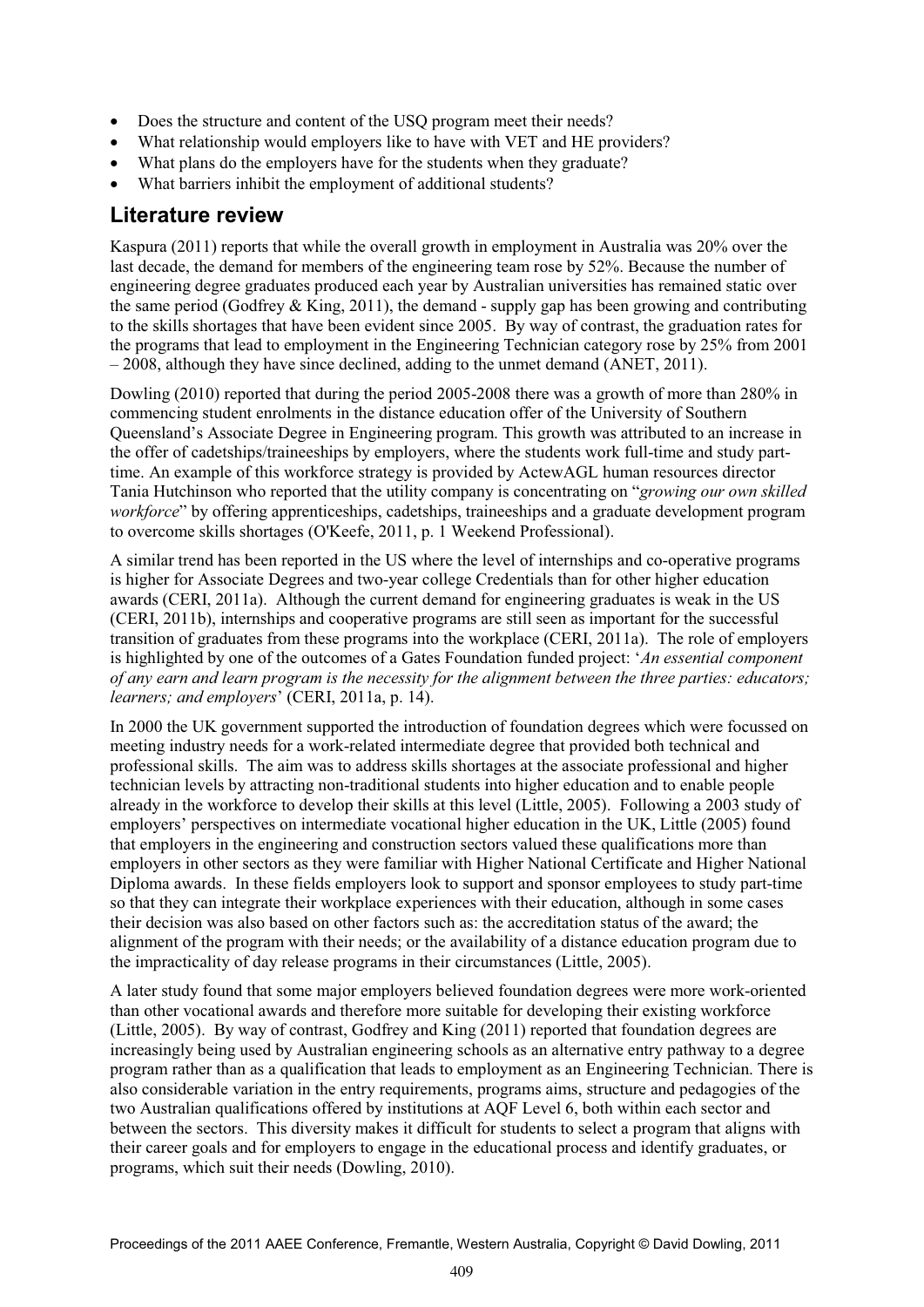Little (2005) noted that there is a danger that Engineering technician programs will fail to achieve their aim if graduates choose to progress directly to degree studies, rather than employment, because employers, and the relevant professional bodies, have not strongly signalled the importance and status of these awards in their industry. This stance is supported by the results a comparative study of employer engagement in vocational education in the Netherlands which found that greater employer involvement is necessary if qualifications are to retain their currency and incorporate the emerging skills required to support changes in industry (Sung, 2010). These studies emphasise the important role that employers and industry organisations play in encouraging potential and enrolled students to commit to a career in engineering, in this case at the Engineering Technician level (ANET, 2011).

Sung (2010) argued that two factors were critical in creating a sustained and effective level of employer engagement in VET qualifications in the Netherlands: the inclusion of flexible learning strategies and both theoretical knowledge and practical competency based skills in VET awards; and a system design that provides government incentives for employers who engage in the system.

## **Methodology**

An online questionnaire was developed following consultations with senior staff at VET and HE institutions. It contained a total of 54 questions including seven questions seeking personal information. Some questions required participants to select a single response from a list of responses while others allowed them to select one or more of the listed responses. In most of these questions the participants were able to select 'Other' as an option and then give details of their option. The questionnaire also included questions that required free-format written responses.

A total of 86 employers, or student supervisors, were invited to complete the questionnaire during May 2010. They had been recruited for this and other purposes during an earlier study by the author.

## **Results**

A total of 25 employers or supervisors completed the online questionnaire, a response rate of 29%. They were drawn from regional and rural areas in two Australia states and represented 21 separate organisations: ten private companies; eight local authorities; and three government departments. Each of the respondents had employed, or supervised, a student who was working full-time while studying the USQ Associate Degree program part-time by distance education. While the majority of the students were studying civil engineering, others were studying computer systems engineering, electrical and electronic engineering, or mechanical engineering.

All 21 organisations reported that they employ Engineering Technicians: with 20 also employing Professional Engineers; 17 employing Engineering Technologists, and 13 employing Engineering Tradespeople.

The key findings from the study are reported and discussed in the following sections.

### **Why did employers select the USQ Associate Degree program?**

Nineteen employers said they were not aware of the details of the VET and HE programs that feed into their occupational area. This suggests there is an urgent need for greater consultation between educational institutions and industry organisations to ensure this information is easily accessible.

Seventeen of the employers stated that they had advised their students to study the Associate Degree in Engineering. The main reasons for selecting the program were: the university has a good reputation; the program has a good reputation; or that their students were interested in studying the program. Ten of the employers said that they had considered other programs, with the majority indicating that they had considered programs offered by other universities including Associate, Bachelor of Technology, and Bachelor of Engineering degrees. Only four employers had considered VET sector Associate Degrees, Advanced Diplomas or Diplomas. Thirteen of the 25 employers stated that there were institutions offering on-campus programs in their location.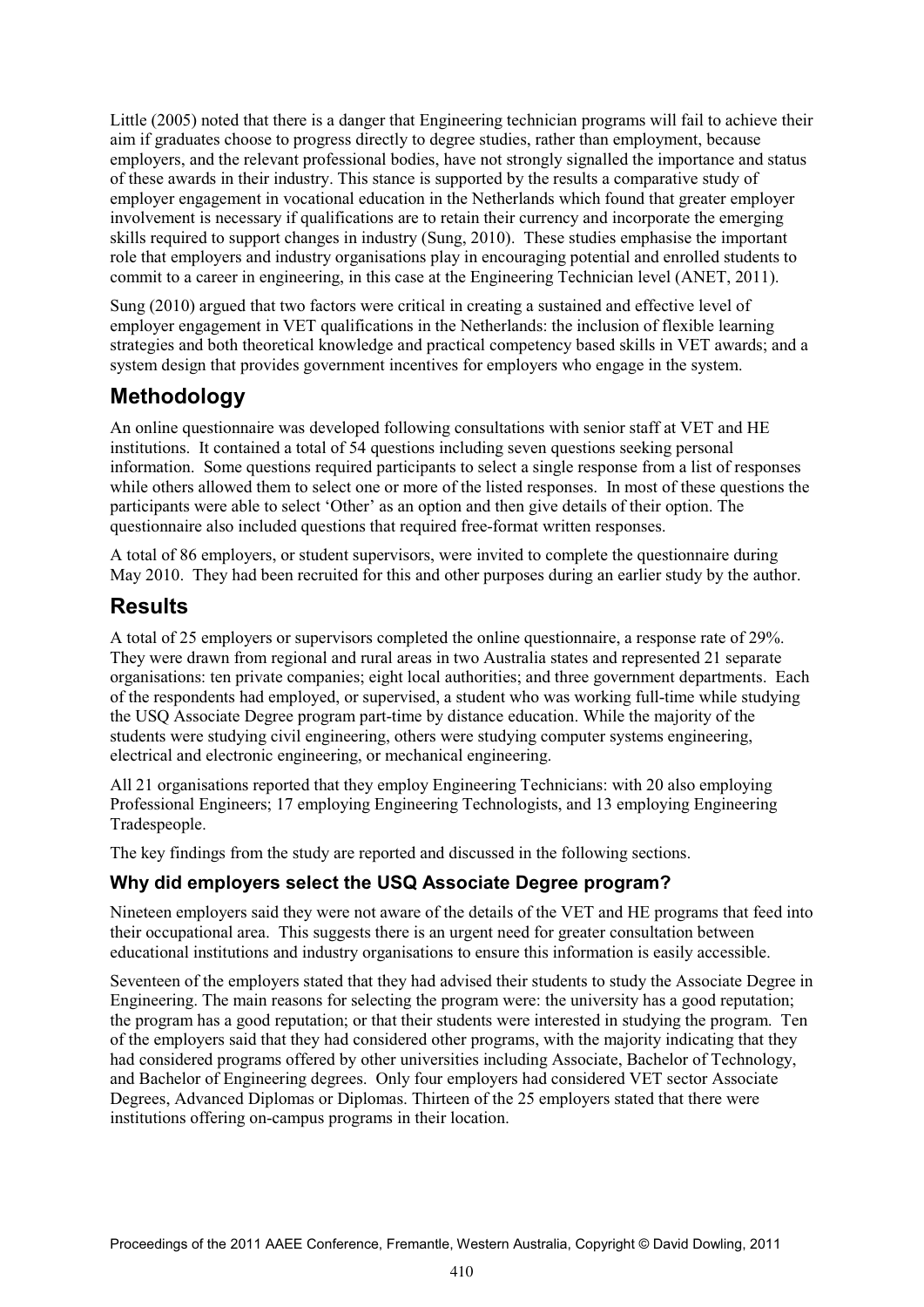## **How do employers support their students?**

All of the employers said that their organisations formally supported their employees in their studies, although the level and type of support provided varies from organisation to organisation. Figure 1 provides a summary of the types of support provided by the participating organisations.



**Type of support provided** 

#### **Figure 1: The types of support provided by the participating organisations.**

All employers agreed that the ideal length of time for a cadetship was four years or less, and 22 believed the maximum time should be six years or less. Sixteen of the employers stated they had employed their students as a trainee or cadet and another reported they had cadetships in the past. Their reasons for offering cadetships were synthesised into the following statements:

- $\bullet$ They are used to address critical skills shortages in the industry.
- $\bullet$  They provide an opportunity for the employee to gain a formal qualification whilst also learning from their experienced colleagues. This means that they are trained in the real world and better able to meet the demands of the workplace.
- $\bullet$  There is a need to replace an aging workforce, so cadetships are used to both recruit and retain employees, especially in the public sector. Local councils and state authorities find it difficult to recruit fully qualified engineering graduates. They know they will lose employees to higher paying positions in the private sector. They believe the training programs benefit both sectors.
- $\bullet$ They appear to be the best strategy for recruiting designers.

These findings informed the development of three recommendations in the Australian National Engineering Taskforce report (ANET, 2011).

- - *3E: Employers in engineering-related fields should provide employment-based cadetships to employees and students enrolled in paraprofessional qualifications.*
- $\bullet$  *4A: Employers experiencing skills shortages in regional economic contexts should explore the potential of distance learning to upgrade the skills of their existing and potential workforce at both the para-professional and professional level.*
- - *4B: Registered Training Organisations (RTOs) and higher education providers should assist regional employers to address skills shortages in engineering through the provision of distance learning and mechanisms to involve senior engineering employees in aspects of course delivery and assessment.*

### **Does the structure and content of the USQ program meet their needs?**

The 22 employers who responded to the questions about the structure and content of the program agreed that their employees will have the knowledge and skills required for the role they will undertake when they graduate, and they believed that all of the courses in the current program were relevant for their engineering specialisation. However, seven employers noted the need for additional courses in their specialisation and all seven suggested that a course in project management should be included. Fifteen of the employers believed that it was very important that the program is accredited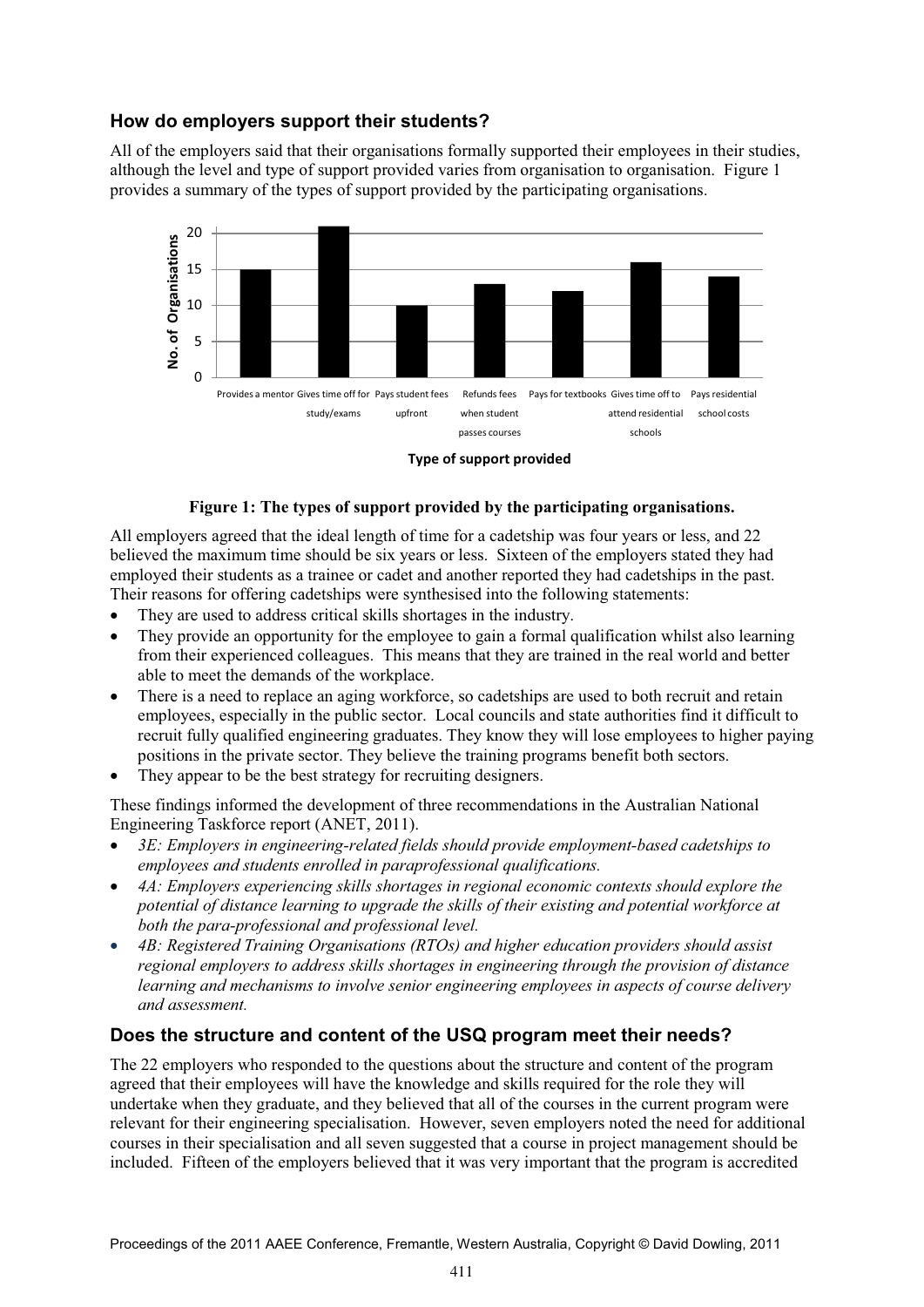by Engineers Australia; seven believed this was important, and the remaining three noted that while they would like to see it accredited but it was not important for their organisation.

## **What relationship would employers like to have with VET and HE providers?**

While thirteen of the organisations reported that they actively seek partnerships with education and training providers, only five organisations have been approached by an institution to provide input into curriculum content, qualification structure or credit transfers. They believed that greater consultation is needed between industry, VET institutions, and universities to ensure that the skills and knowledge gained during the qualification correspond to industry needs, and that articulation pathways are aligned to steps in career progression pathways within organisations. While fourteen of the employers see a role for industry in the development and sustainability of articulation pathways; only two reported they had been approached by an education provider for this purpose.

Fourteen employers believed that graduates with university qualifications are prepared for their workplace role, while eleven believed they were not prepared. Only seven employers believed that graduates with VET qualifications are prepared for their workplace role, while thirteen believed they were not prepared.

## **What plans do the employers have for the students when they graduate?**

Nineteen of the employers stated that their employees would be promoted and receive a pay rise when they graduated from the Associate Degree in Engineering program. The main roles they would undertake included: Engineering drafting and design; leadership in technical design teams; engineering project management; membership of the management team; contract costing/management costing; and process specialist. Twenty three of the employers stated that they would continue to support their employees if, after completing the Associate Degree in Engineering, they enrolled in an engineering degree program.

## **What barriers inhibit the employment of additional students?**

Eighteen employers listed actions they believed the federal or state governments could take to help employers offer cadetships or support part-time engineering students with their studies. Their responses were synthesised into the following statements:

- $\bullet$  Governments should recognise and support these students in the same way that they recognise and support apprentices.
- $\bullet$  Governments should provide incentives for employers so they are encouraged to offer cadetships. The suggested incentives included: reduction or elimination of student fees; removal of GST on textbooks and equipment; and tax relief.
- $\bullet$  Governments should encourage or mandate larger organisations to offer cadetships so that the training burden is shared by all industry sectors. There is little incentive for organisations to train staff if they are going to be poached by the mining or private sectors.

Nine employers listed policies, taxes or issues that they believe discourage employers from offering cadetships. Many respondents gave similar answers to those summarised above, however, a number mentioned that governments should exclude cadetships from payroll tax and fringe benefits tax liabilities.

Two other factors were found to be inhibiting the growth of cadetships in Australia. Firstly, the fact that the training burden was not being shared by all sectors of the industry has led to a loss to graduates to higher paying sectors. Secondly, the different policy and funding arrangements adopted by state and federal governments for the VET and HE sectors creates anomalies and inconsistencies for employers, employees and education institution. This finding informed the development of the following ANET (2011) recommendation:

- *3F: The Ministerial Standing Committee on Tertiary Education, Skills and Employment should review the funding of para-professional qualifications in engineering for the purpose of removing inconsistencies between the funding of VET and HE providers that could potentially distort the supply of and demand for paraprofessional qualifications at AQF Level Six.*